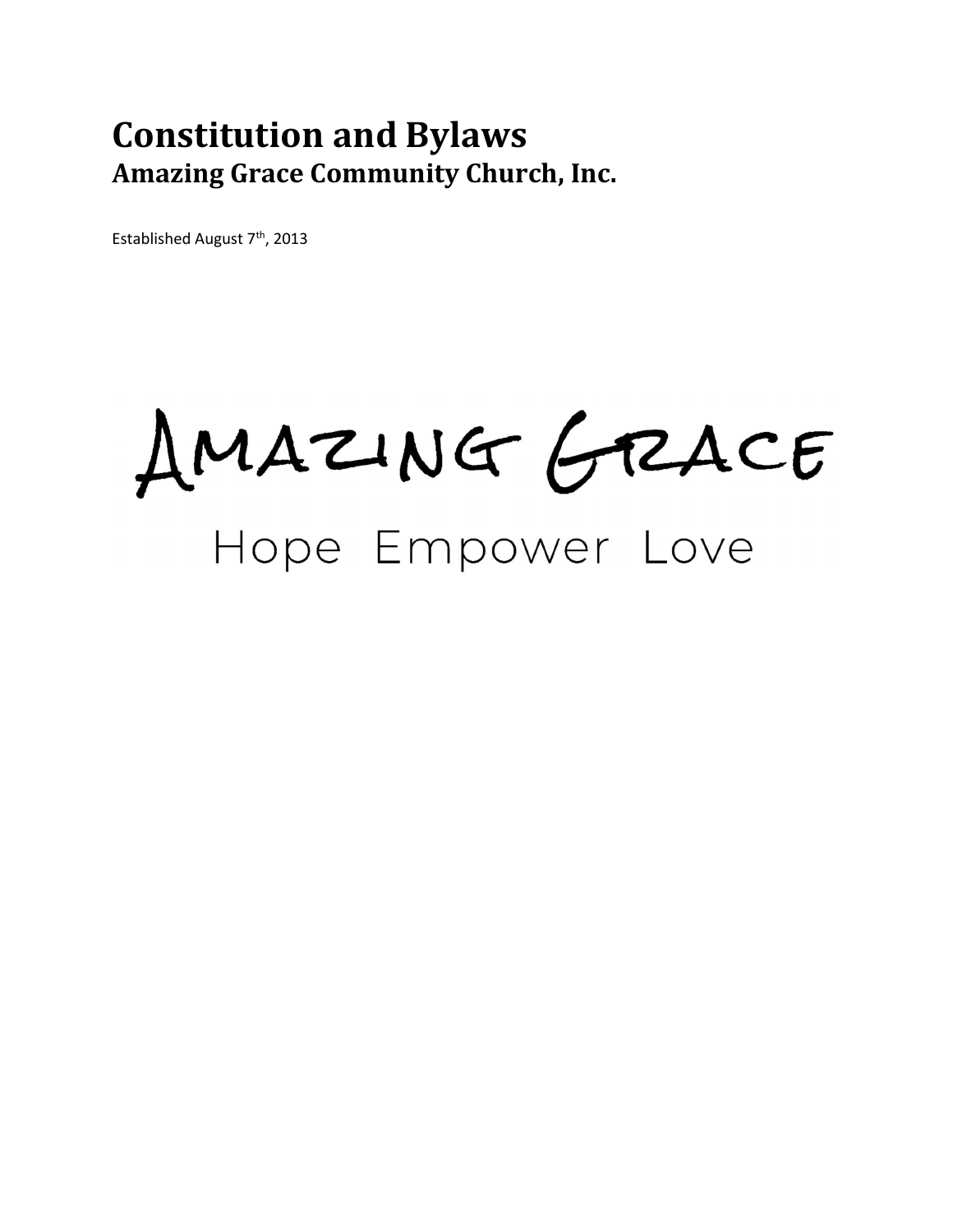# Constitution

# Preamble

WHEREAS, it is the express purpose of God our Heavenly Father to call out of the world a saved people who shall contribute to the Body of Christ, built and established on the foundation of the apostles and prophets, Jesus Christ being the Chief Cornerstone. WHEREAS, the members of the Body of Christ are enjoined to assemble themselves together for worship, fellowship, counsel, and instruction in the Word of God and the work of the ministry and for the exercise of those spiritual gifts and offices provided for in the New Testament, therefore, BE IT RESOLVED, that we recognize ourselves a body of Christian believers (Community) working together for the common purpose of spreading the Gospel of our Lord and Savior Jesus Christ, and that under the laws of the State of New Jersey we may exercise all the rights and privileges granted to religious bodies.

# Article I Name

The name of this corporation shall be Amazing Grace Community Church, Inc.

# Article II Purpose

The purpose of this corporation shall be:

1. To establish and oversee places of worship under the guidance of the Holy Spirit (Titus 1:5; Ps. 107:3; Acts 2:42, 46, 47; Heb. 10:25).

2. To create departments as may be necessary in order to establish places of worship, to spread the Gospel by all necessary means, and to support other religious activity as deemed necessary by the Board of Elders to further our exempt purposes (Matt 28: 19, 20).

3. To have the right to own, hold in trust, use, possess, sell, convey, mortgage, lease or dispose of such property, real or chattel, as may be needed for the prosecution of its work. 4. To license and ordain ministers of the Gospel and be their covering (1 Thess. 5:12; 2 Thess. 2:15; 3:4; Heb. 13:17).

# Article III Tenets of Faith

The human phraseology employed in this statement is not inspired nor contended for, but the truth set forth is held to be essential to a full Gospel ministry. No claim is made that it contains all the truth in the Bible, only that it covers orthodox fundamental matters.

### The Scriptures Inspired

The Bible is the inspired Word of God, a revelation from God to men, the infallible rule of faith and conduct, and superior to conscience and reason, but not contrary to reason (2 Tim. 3:15-17; 1 Pet. 1:23-25; Heb. 4:12).

### The One True God

The one true God has revealed Himself as the eternally self---existent, self---revealed "I AM," and has further revealed Himself as embodying the principles of relationship and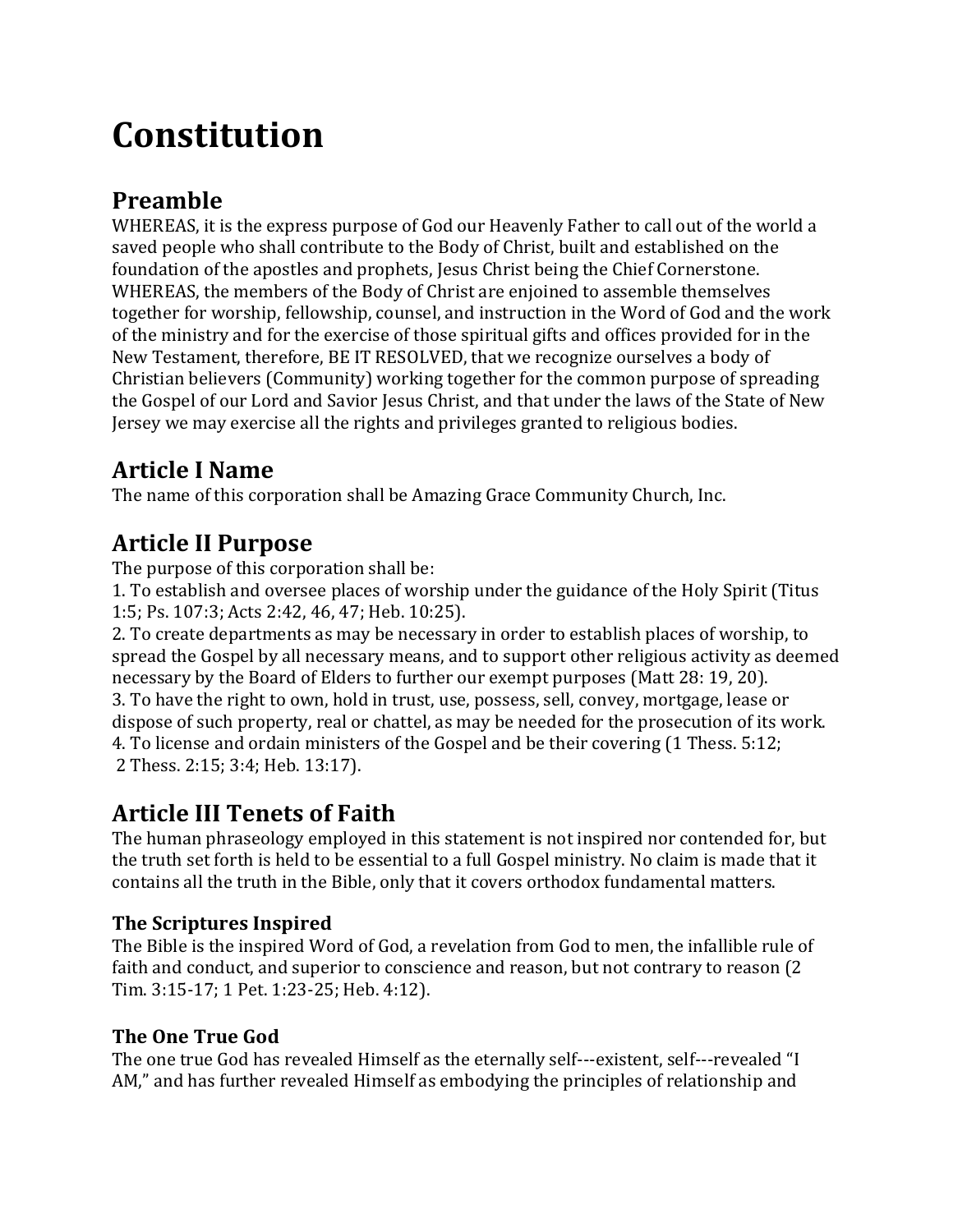association, by simultaneously existing as Father, Son and Holy Spirit. (Deut. 6:4; Mark 12:29; Isa. 43:10, 11; Matt. 28:19).

#### Man's Fall and Redemption

Man was created good and upright, for God said, "Let us make man in our image and after our likeness." Man, by voluntary transgression, fell, and his only hope of redemption is in Jesus Christ, the Son of God (Gen. 1:26-31; Gen. 3:17; Ro. 5:12-21).

#### The Salvation of Man Conditions of Salvation

The Grace of God, which brings salvation, has appeared to all men, through the preaching of repentance toward God and through faith in the Lord Jesus Christ; man is saved by the washing of regeneration and renewing of the Holy Spirit, and being justified by grace, has become heir of God according to the hope of eternal life (Titus 2:11; 3:5-7; Ro.10:13-15; Luke 24:47).

#### Evidences of Salvation

The inward evidence to the believer of his/her salvation is the direct witness of the Spirit (Ro. 8:16). The outward evidence to all men is a life of holiness (1 Thess. 4:7, 2 Tim.1:9).

#### Baptism in Water

The ordinance of baptism by burial with Christ should be observed (as commanded in the Scriptures) by all that have repented of their sins and in their hearts have believed on Christ as their Savior and Lord. In doing so, they declare to the world that they have died with Christ and that they have also been released to walk with Him in newness of life (Matt. 28:19; Ro. 6:4).

#### The Lord's Supper (Communion)

The Lord's Supper, consisting of the elements, bread and fruit of the vine, is the symbol expressing our sharing in a memorial to His suffering and death, and a prophecy of His second coming, and is enjoined to all believers "until He comes" (John 6:48,51,53-57; Luke 22:19,20; 2 Pet. 1:4; 1 Cor. 11:25).

#### The Promise of the Father

All believers should ardently expect and earnestly seek the Promise of the Father, which is the baptism in the Holy Spirit. With it comes the infilling of power for life and service, and the bestowment of the gifts and their uses in the work of the ministry (Luke 24:49; Acts 1:4-8; 1 Cor. 12:1-31). This experience may be distinct from and subsequent to the experience of the New Birth (Acts 2:38; 10:44-46; 11:14-16; 15:7-9).

#### Sanctification Process

By the power of the Holy Spirit we strive to obey the command, "Be ye holy, for I am holy." Sanctification is the will of God for all believers, and should be earnestly pursued by walking in obedience to God's Word (Heb. 12:14; 1 Pet. 1:15, 16; 1 Thess. 5:23, 24; 1 John 2:6).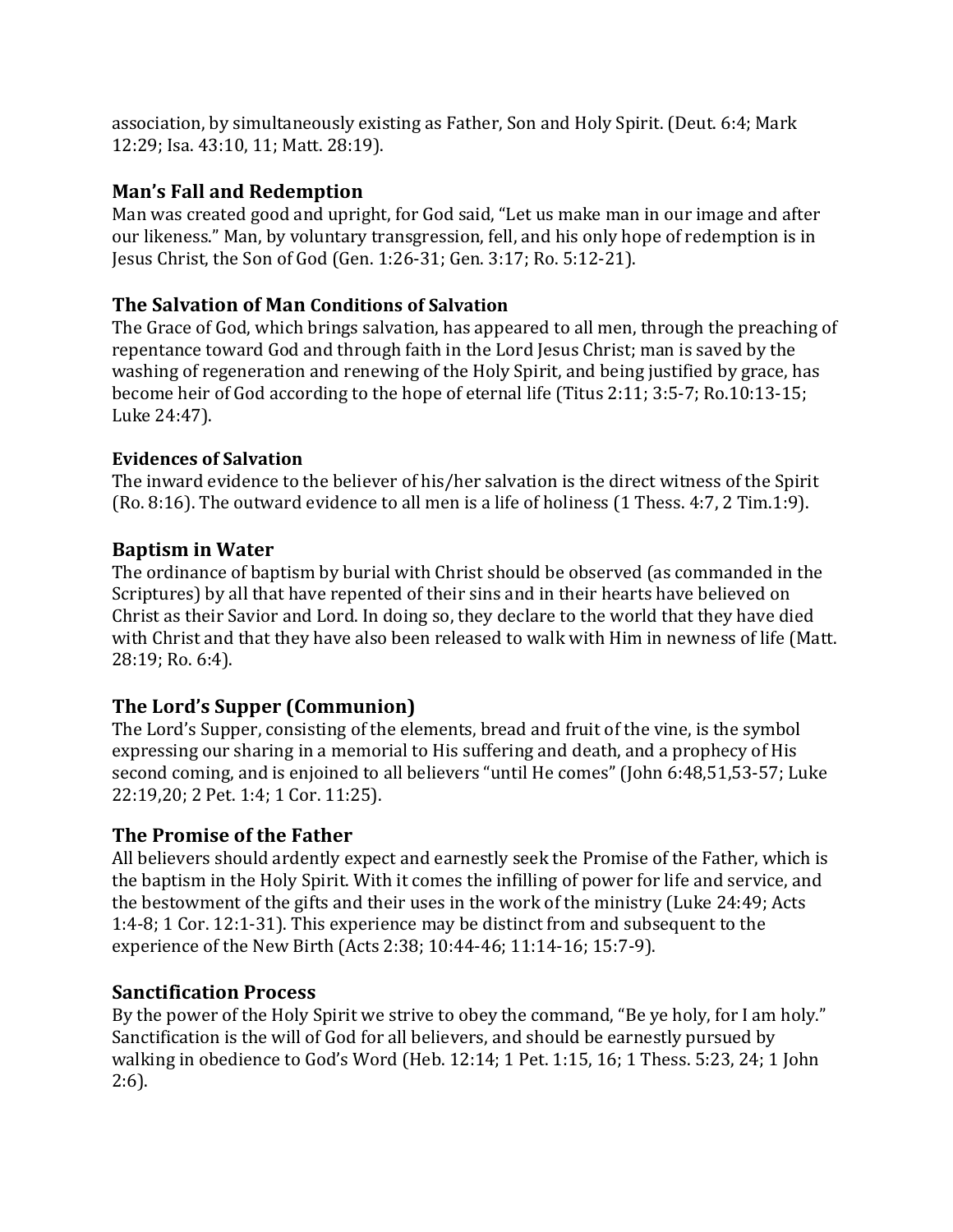#### The Church

The church (Community) is the holy Body of Christ, the habitation of God through the Spirit, with divine appointments for the fulfillment of her great commission. Each believer is an integral part of the church (Community), and their names are written in the Lamb's Book of Life. (I Thess. 2:4)

#### Ministry

Divinely called and Scripturally ordained ministry has been provided by our Lord for a two-fold purpose:

- (1) The evangelization of the world, and
- (2) The edification of the Body of Christ (Mark 15:16, 20; Eph. 4:11-13).

#### The Blessed Hope

The resurrection of those who have fallen asleep in Christ and their translation, together with those who are alive and remain unto the Lord, is imminent and is the blessed hope of the church (1 Thess. 4:16; Ro. 6:23; Titus 2:13; 1 Cor. 15:51,52).

#### The Millennial Reign of Jesus

The revelation of the Lord Jesus Christ from heaven, the salvation of national Israel, and the millennial reign of Christ on the earth are Scriptural promises and our hope (2 Thess. 1:7; Rev. 19:1-16; Ro. 11:25; Rev. 20:l-7).

#### The Lake of Fire

The devil and his angels, the beast and the false prophet, and whosoever is not found written in the Lamb's Book of Life shall be consigned to everlasting punishment in the lake which burns fire and brimstone, which is the second death (Rev. 19:20; 20:10-15).

#### The New Heavens and New Earth

We, as promised in the Scriptures, look for a new heavens and a new earth wherein righteousness dwells (2 Pet. 3:13; Rev. 21: l).

#### Marriage and Family

We believe that marriage was ordained by God at creation as the sacred union of one man and one woman. All sexual relations must therefore be reserved for that union. Christian marriage is a representation of Christ's relationship to His church. We also believe that children are a blessing from the Lord. Thus all human life is sacred and worthy of protection from the moment of conception. We believe that the term 'marriage' has only one meaning and that is marriage sanctioned by God which joins one man and one woman in a single, exclusive union, as delineated in Scripture. We believe that any form of sexual immorality, such as adultery, fornication, homosexuality, bisexual conduct, bestiality, incest, pornography or any attempt to change one's sex, or disagreement with one's biological sex, is sinful and offensive to God. We believe that in order to preserve the function and integrity of the church as the local Body of Christ, and to provide a biblical role model to the church members and the community, it is imperative that all persons employed by the church in any capacity, or who serve as volunteers, should abide by and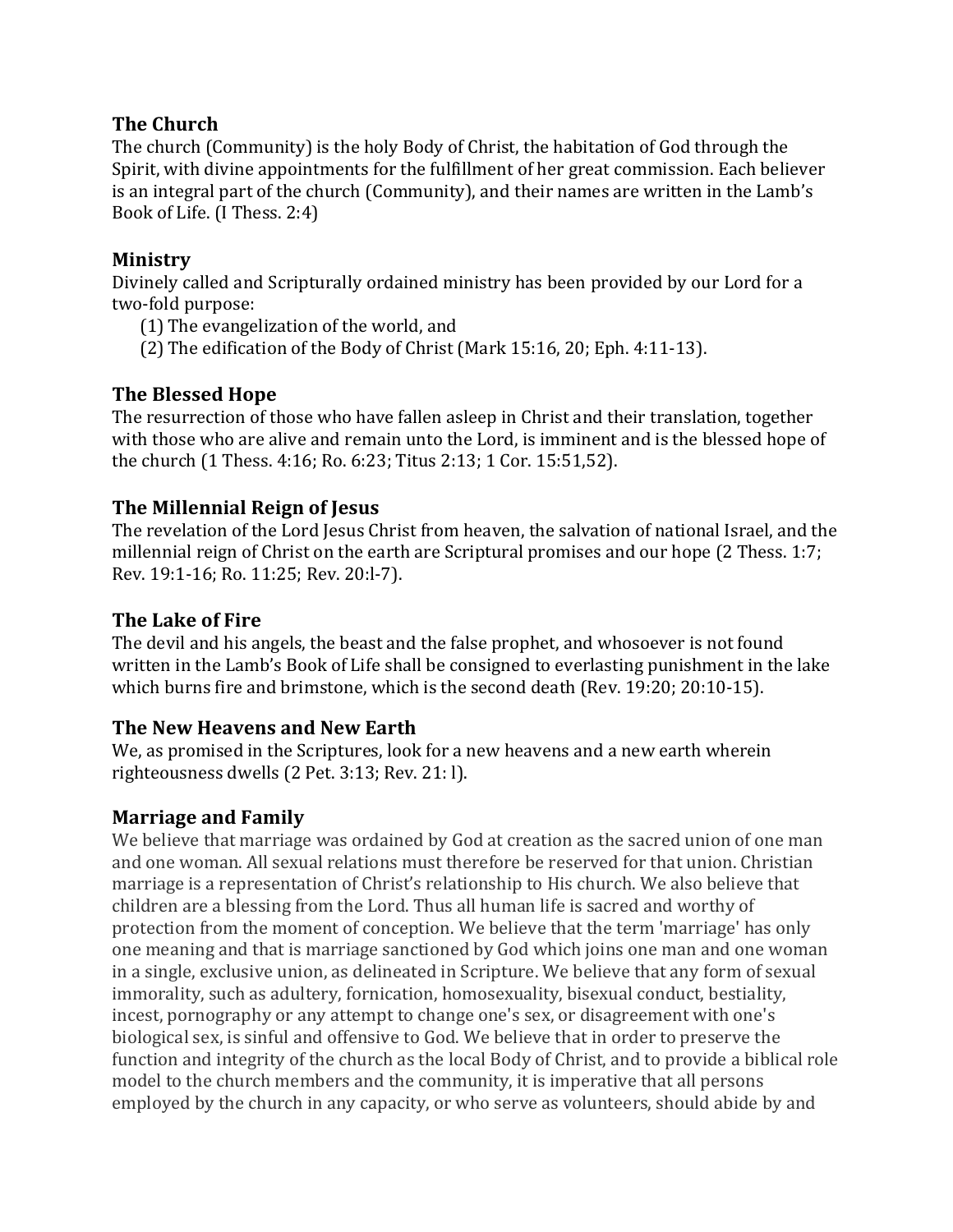agree to this Statement on Marriage and Sexuality and conduct themselves accordingly. At no time shall any staff, leadership or property support or condone any activities that promote such actions. We believe that God offers redemption and restoration to all who confess and forsake their sin, seeking His mercy and forgiveness through Jesus Christ. We believe that every person must be afforded compassion, love, kindness, respect, and dignity. Hateful and harassing behavior or attitudes directed toward any individual are to be repudiated and are not in accord with scripture nor the doctrines of the church. (Genesis 1:26-28; 2:24; Psalm 127 & 128; 139:13-16; Matthew 19:1-10; I Corinthians 6:9- 11; Ephesians 5:22-33; Hebrew 13:4.)

### Article IV Ordinances

#### Water Baptism

The ordinance of water baptism (Matt. 28:19) shall be administered by all established places of worship to all those who have repented of their sins and who have believed on the Lord Jesus Christ to the saving of their souls (Ro. 6:3-5; Col.2:12).

#### The Lord's Supper

The ordinance of the Lord's Supper shall be observed regularly by all established places of worship, as enjoined in the Scriptures (Luke 22:19, 20; 1Cor. 11:23-26).

### Article V Membership

This Organization shall have a non-voting membership. The Board of Elders may create a membership program that details the requirements of membership and procedures for dismissal. This membership program is known as "Community Member Covenant".

### Article VI Government

At Amazing Grace Community Church, we make every effort to obey the Scriptures and have leadership organized as the Bible teaches. This means that we have the following offices:

- Jesus, our Shepherd
- Senior Pastor/Elders
- Deacons
- Community Members

### Shepherd

What does it mean that Jesus is our "Shepherd"?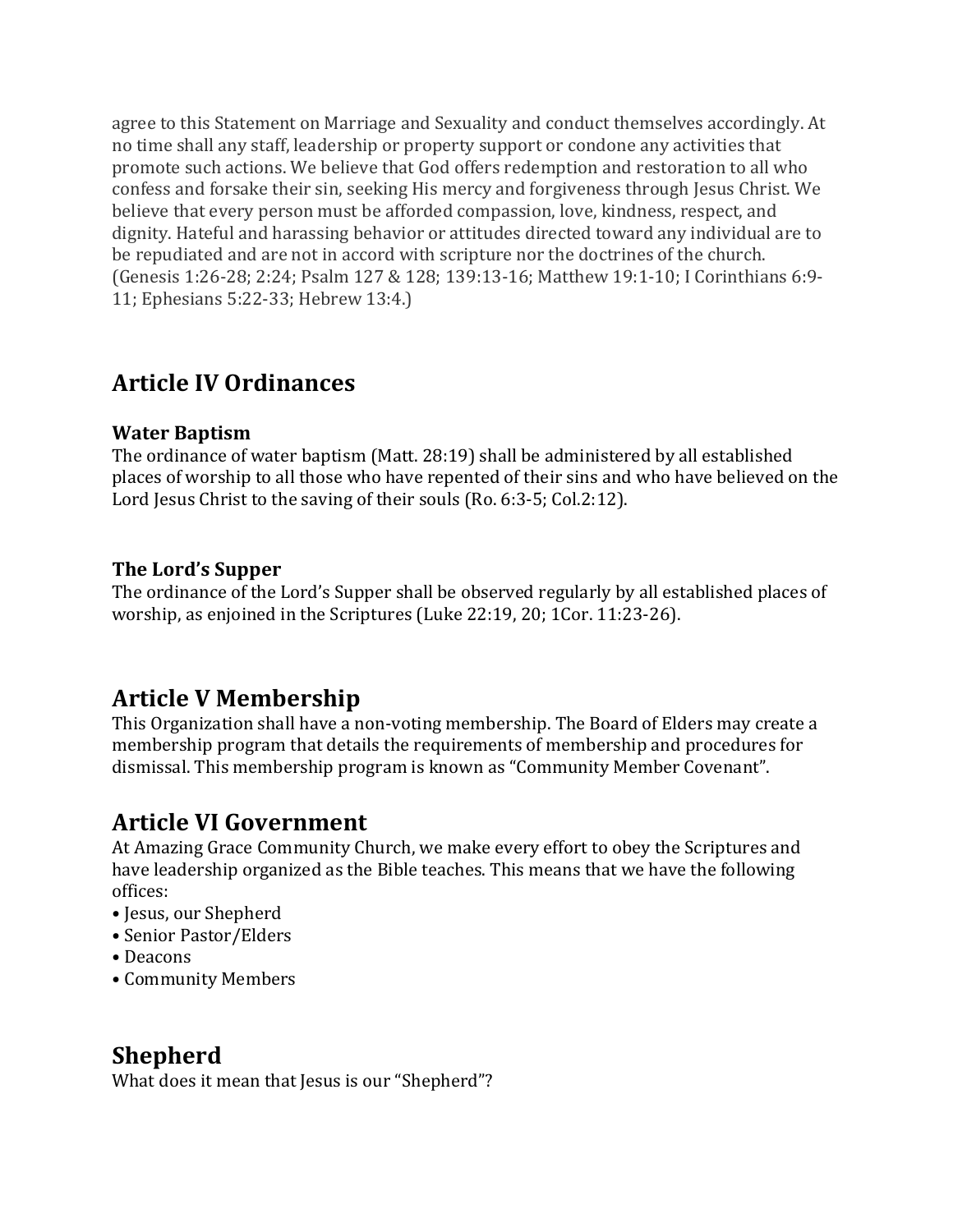Jesus Christ is the Head of the church (Eph. 1:9, 22–23; 4:15; 5:23), the One who builds the church (Matt. 16:18), and Shepherd who rules the church (1 Pet. 5:4). It is ultimately Jesus who closes down churches when they have become faithless or fruitless (Rev. 2:5). Therefore, it is absolutely vital that a church love Jesus, obey Jesus, imitate Jesus, and follow Jesus at all times and in all ways, according to the teaching of His Word (Col. 3:16).

### Elder

#### What is an Elder?

Elders are the male leaders of the church chosen for their ministry according to clear biblical requirements after a sufficient season of testing in the church (1 Tim. 2:11–3:7; Titus 1:5–9). Elders are nearly always spoken of in plurality because God intends for more than one man to lead and rule over the church, as a safeguard for both the church and the man. This is illustrated by Paul when he speaks of a council of multiple elders ruling in a local church (1 Tim. 4:14; Titus 1:5).

#### What are the qualifications for of an elder?

The Bible defines the qualifications of elder in two primary places in 1 Timothy 3:1–7 and Titus 1:5–9, and the lists are virtually identical.

#### From 1 Timothy 3:1–7

The saying is trustworthy: If anyone aspires to the office of overseer, he desires a noble task. Therefore an overseer must be above reproach, the husband of one wife, soberminded, self-controlled, respectable, hospitable, able to teach, not a drunkard, not violent but gentle, not quarrelsome, not a lover of money. He must manage his own household well, with all dignity keeping his children submissive, for if someone does not know how to manage his own household, how will he care for God's church? He must not be a recent convert, or he may become puffed up with conceit and fall into the condemnation of the devil. Moreover, he must be well thought of by outsiders, so that he may not fall into disgrace, into a snare of the devil.

#### From Titus 1:5–9

This is why I left you in Crete, so that you might put what remained into order, and appoint elders in every town as I directed you—if anyone is above reproach, the husband of one wife, and his children are believers and not open to the charge of debauchery or insubordination. For an overseer, as God's steward, must be above reproach. He must not be arrogant or quick-tempered or a drunkard or violent or greedy for gain, but hospitable, a lover of good, self-controlled, upright, holy, and disciplined. He must hold firm to the trustworthy word as taught, so that he may be able to give instruction in sound doctrine and also to rebuke those who contradict it.

In addition to the qualifications of an elder, the Bible also provides the duties of elders and pastors:

- Praying and studying Scripture (Acts 6:4)
- Ruling/leading the church (1 Tim. 5:17)
- Managing the church (1 Tim. 3:4–5)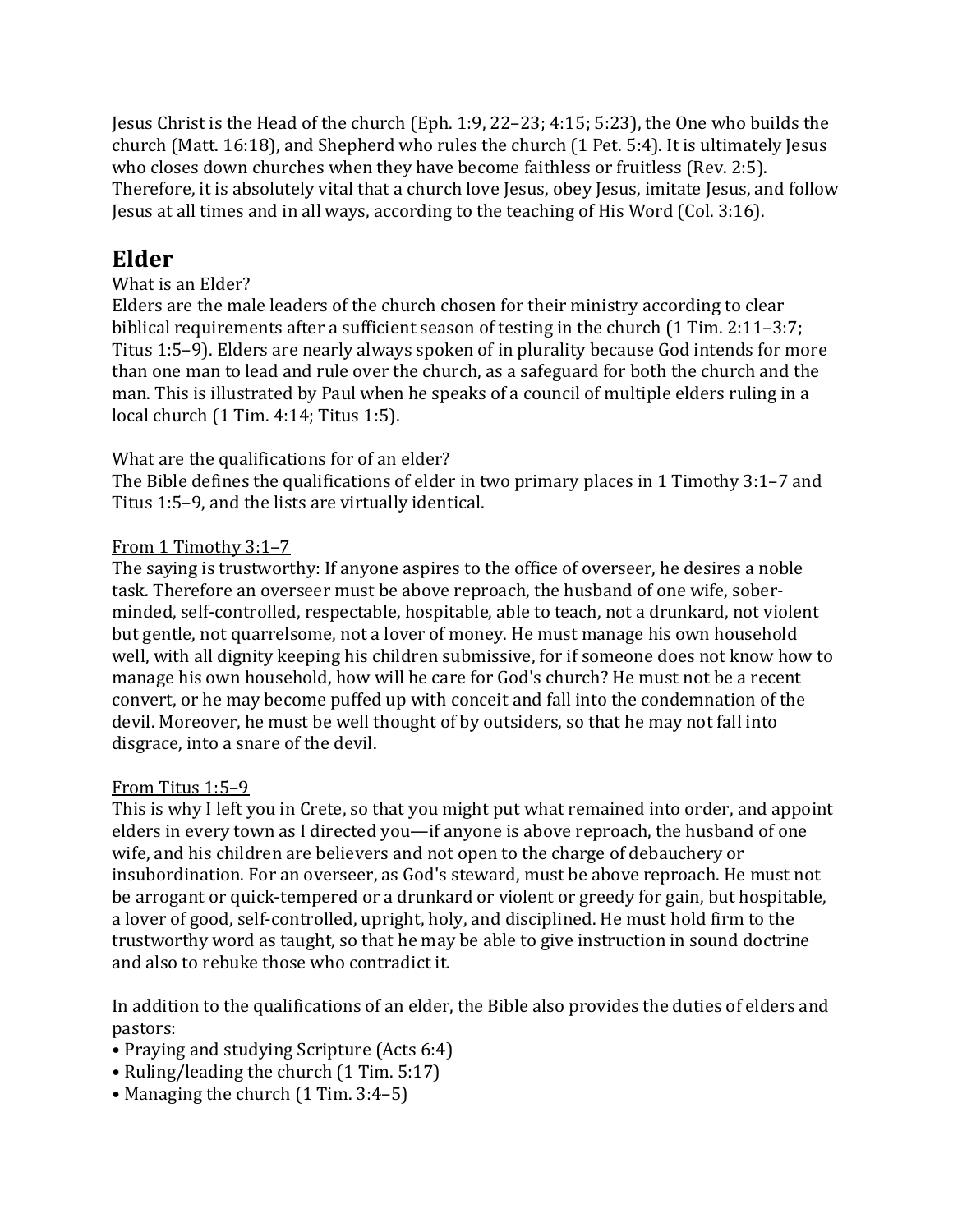- Caring for people in the church (1 Pet. 5:2–5)
- Giving account to God for the church (Heb. 13:17)
- Living exemplary lives (Heb. 13:7)
- Rightly using the authority God has given them (Acts 20:28)
- Teaching the Bible correctly (Eph. 4:11; 1 Tim. 3:2)
- Preaching (1 Tim. 5:17)
- Praying for the sick (James 5:13–15)
- Teaching sound doctrine and refuting false teachings (Titus 1:9)
- Working hard (1 Thess. 5:12)
- Rightly using money and power (1 Pet. 5:1–3)
- Protecting the church from false teachers (Acts 20:17–31)
- Disciplining unrepentant Christians (Matt. 18:15–17)
- Obeying local, state, and federal laws (Rom. 13:1–7)
- Developing other leaders and teachers (Eph. 4:11–16; 2 Tim. 2:1–2)

An elder is a leader who trains other leaders to lead various aspects of the church. Therefore, no man should be an elder unless he has proven that he can effectively train people to be not only mature Christians but also mature Christian leaders who train other leaders.

Amazing Grace Community Church is an elder-led church. Therefore, the leadership and governance of Amazing Grace is established within the office of Elder. Elders are nominated within the Elder Board and after testing, are affirmed before the members/congregation by the Elders.

#### Board of Elders and Voting Power

1. The Board of Elders is that group of persons vested with the management of the business and affairs of the corporation.

2. The majority shall serve without remuneration and not be related by blood or marriage.

3. Each member of the board of elders shall have equal voting power among all of the other members.

4. A decision of the Board of Elders is considered valid with a unanimous vote.

#### Process for removal from the board

An Elder may be removed from the board in the following manner:

1. By letter of resignation submitted to the Elders;

2. By action of the board of Elders in which a unanimous decision of the board in favor for removal due to disqualification according to scripture.

#### Term of an Elder

Each Elder serves for a year to year commitment.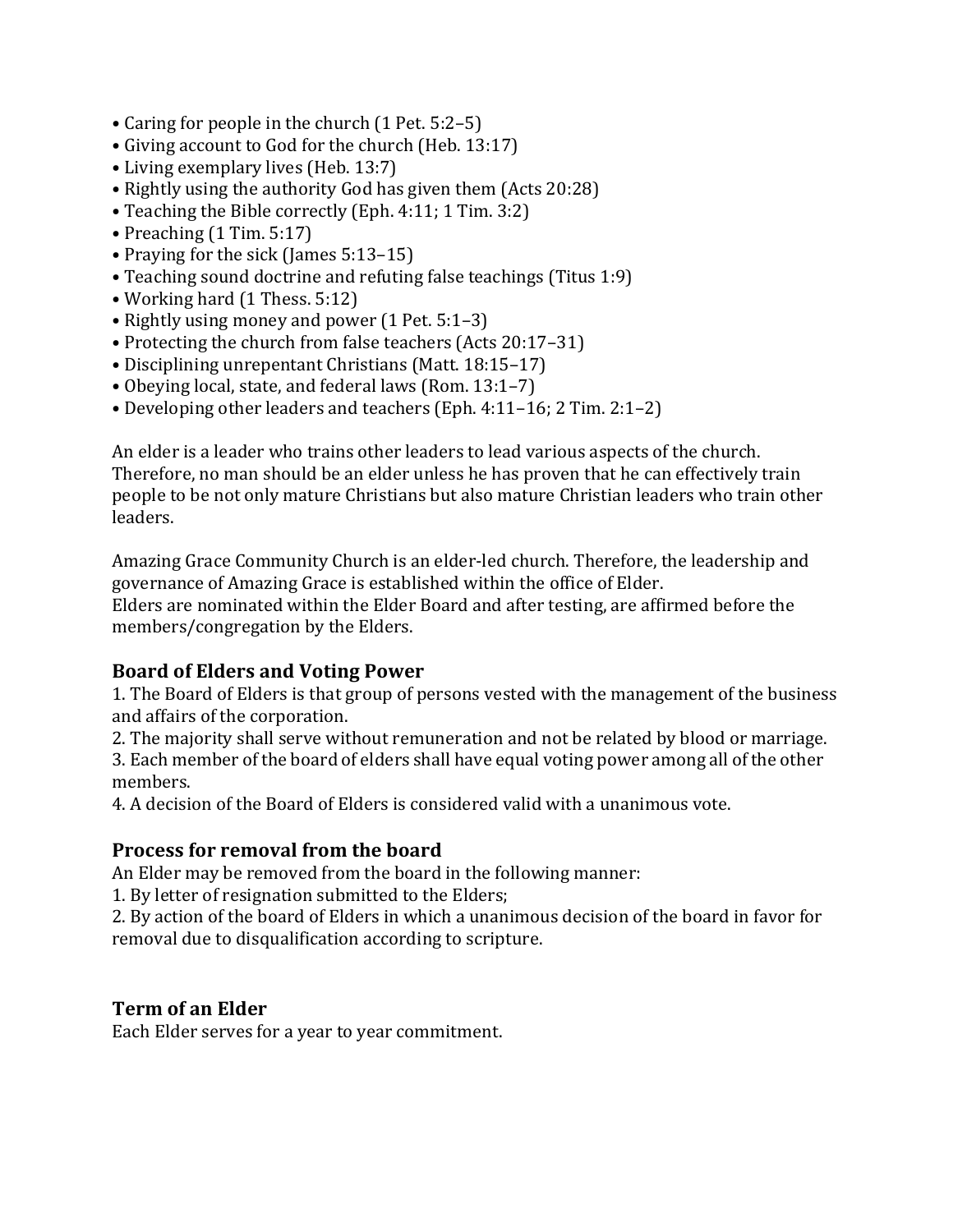### **Deacons**

#### What is a deacon?

Unlike members or elders, the New Testament says very little about deacons. When senior spiritual leadership is overburdened to the degree that they are unable to simultaneously get time for prayer, Bible study, and the care of needy people, they are free to appoint deacons to help alleviate some of their burden (Acts 6:1–7). This is the pattern of the New Testament: elders are continually appointed first in local churches, and once they are overburdened they appoint deacons to aid them.

Deacons are mentioned on two occasions in the New Testament. Both occasions are in relation to elders because the two groups of leaders work so closely together (Phil. 1:1; 1 Tim. 3:1–13). Practically, elders and deacons work together like left and right hands, with elders specializing in leading by their words and deacons specializing in leading by their works.

Deacons can be male or female and serve the church by overseeing and caring for God's people. They must have theological convictions that are true to Scripture (1 Tim. 3:9). Deacons are appointed only after they have proven themselves to the elders as faithful and mature church members (1 Tim. 3:10).

The Greek word for deacon simply means "servant," and beyond that title we are given little indication of what a deacon should do. This is because while the duties of an elder are universally constant in every church, in every place, in every age, the duties of deacons vary according to the needs of local churches and their elders. In this way, the Bible brilliantly establishes a theologically grounded, morally qualified group of senior elder leaders and grants them the freedom to appoint whatever deacons are needed to help them lead the church in whatever areas they deem require a deacon to lead. The primary list of qualifications for the office of deacon is found in 1 Tim. 3:8–13.

#### 1 Tim. 3:8–13

Deacons likewise must be dignified, not double-tongued, not addicted to much wine, not greedy for dishonest gain. They must hold the mystery of the faith with a clear conscience. And let them also be tested first; then let them serve as deacons if they prove themselves blameless. Their wives likewise must be dignified, not slanderers, but sober-minded, faithful in all things. Let deacons each be the husband of one wife, managing their children and their own households well. For those who serve well as deacons gain a good standing for themselves and also great confidence in the faith that is in Christ Jesus.

These qualifications are nearly identical to the qualifications of elders—minus the teaching and preaching gifts. Deacons will be nominated by the members of Amazing Grace Community Church and after testing, affirmed by the Elders before the members/congregation.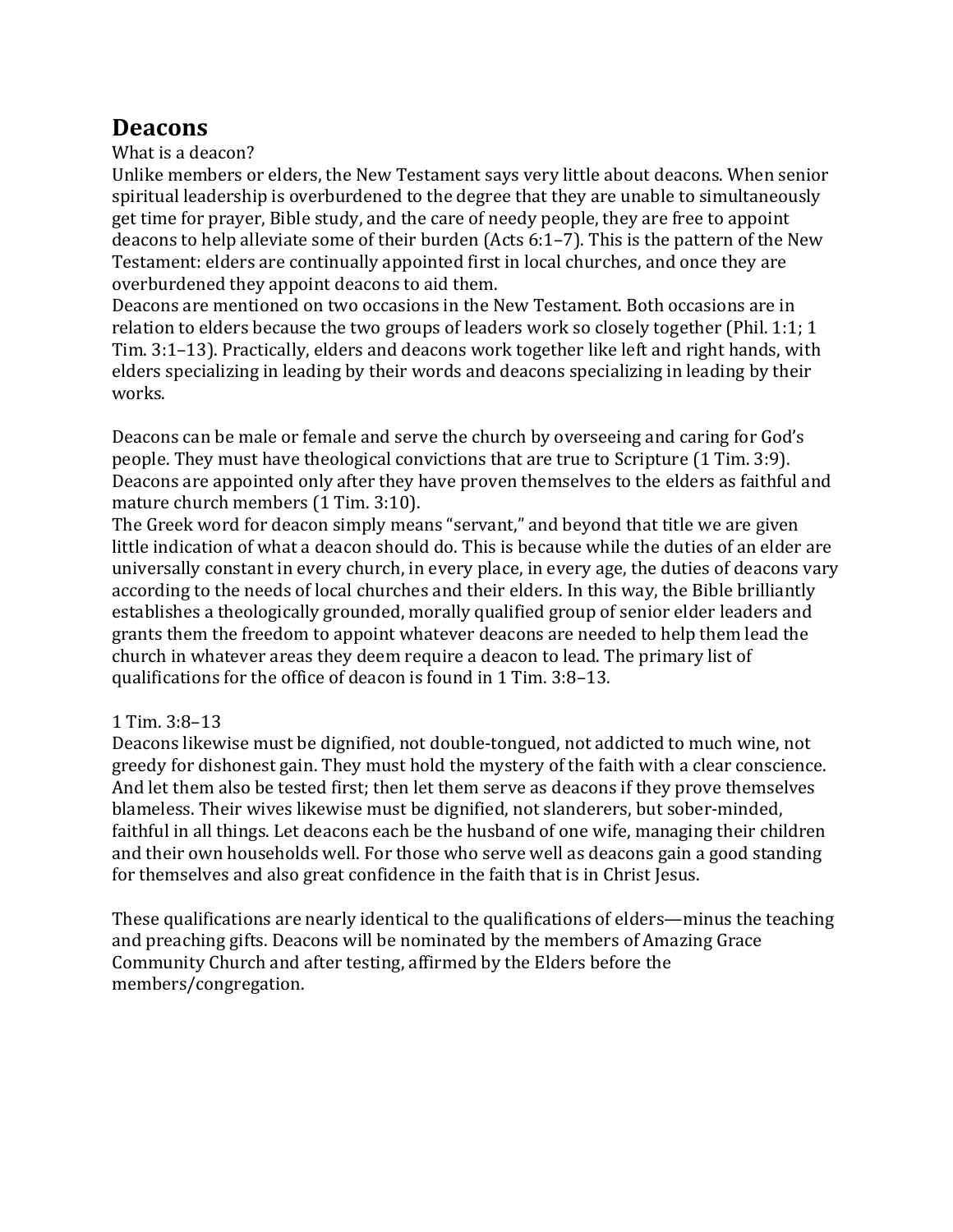### Community Covenant

What is a Community Covenant?

Throughout the New Testament you will see countless examples of real community. Here at Amazing Grace, we try to model that same example with the Community Covenant. The Community Covenant is our form of membership. It is a covenant between highly invested people within Amazing Grace who deeply resonate with Grace's commitment to make disciples of Jesus and teach them to make other disciples. These individuals are the "horizontal gravity" of Amazing Grace that draw others toward maturity in Christ and involvement in the Kingdom of God, and ultimately change the world. Becoming a Community Member of Amazing Grace is a commitment to the work of the gospel and the common good of the Amazing Grace Community Church family.

Community Covenant Members are Christians whose eyes are capable of seeing beyond themselves to the well-being of the whole church. They realize that God died not just for them but also for their community (Acts 20:28). They also realize that He commands them to give selflessly of their money (2 Cor. 8–9) and abilities in order to build up their community (1 Cor. 14:12).

Community Covenant Members are, in a sense, leaders of and servants in the church. Each one serves the church community according to his/her abilities in accordance with Jesus' commands to love God and your neighbor. This shows up not just in what they feel but also in what they say and do. We are one body, and in a healthy body, every member must function (Romans 12:4). The Community Covenant Members must be trained and released to use their spiritual gifts in various ways so that they too are leading the church, behind the elders and deacons, as the priesthood of believers that Scripture speaks of throughout the New Testament. Community Covenant Members also benefit from primary care from church leadership, as the Bible prescribes (Galatians 6:10).

How to become a Community Member at Amazing Grace

A Community Covenant Member must be a Follower of Christ (professing Jesus Christ as their Lord and Savior, repenting of their sin and making a decision to live every day for Christ).

A Community Covenant Member must be water baptized as a demonstration that Jesus died and rose to wash them from sin and following in the example set by Jesus and commanded in Matthew 28:18

Community Covenant Members must agree with our church Constitution and By-Laws which explains the essential beliefs of Christianity as well as the philosophy of our ministry and organizational structure.

Community Covenant Members agree to serve in the church, pray for the church, give to the church, read their Bible regularly, love their brothers and sisters in Christ in word and deed, respect the authority of church leaders including submitting to discipline if necessary, attend church services, and share the Gospel with others in word and deed. Community Covenant Members also agree to resolve all conflicts according to Matthew 18:15-17.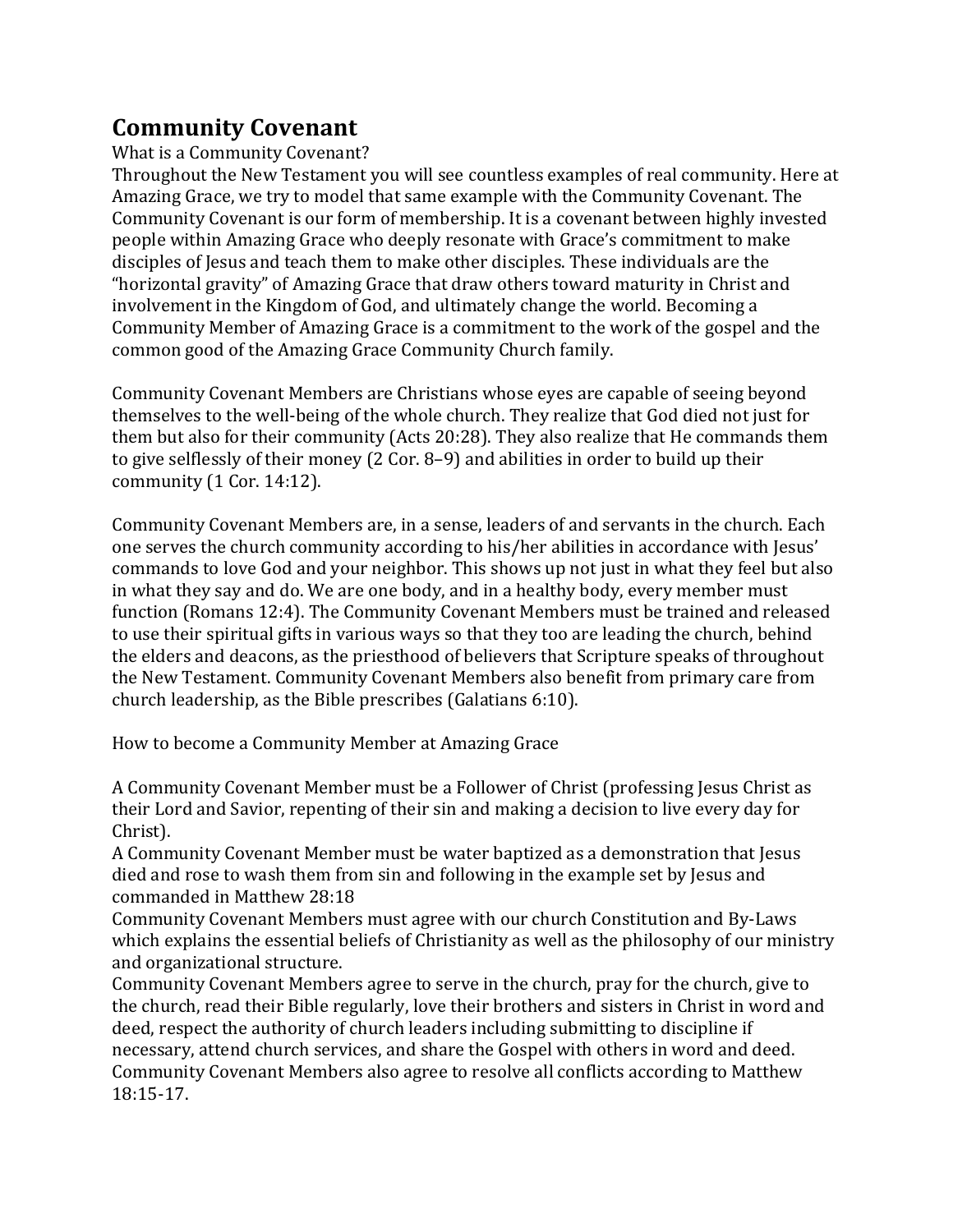## Article VII Meetings

#### Church Services

In any established place of worship the Senior Pastor will be responsible for regular church services.

#### Corporation Meetings

The corporation year shall coincide with the calendar year beginning on January 1st, and running through December 31st. The Elders will call the official board meeting to discuss the direction of the corporation. The Elders shall set dates and times for board meetings. The board may have invited guests present at any meeting so long as the Elders have approved it.

The Secretary shall keep an accurate account of the minutes that were discussed at any board meeting. He/she then has to submit them at the next board meeting for discussion by the official board and approval by the Elders. Upon approval by the Board of Elders, the minutes shall be adopted, and all policy and procedure in them will continue to be enforced.

#### Action by Unanimous Written Consent Without Meeting

Any action required or permitted to be taken by the Board of Elders under any provision of law may be taken without a meeting, if all members of the Board shall individually or collectively consent in writing to such action. Such written consent or consents shall be filed with the minutes of the proceedings of the Board. Such action by written consent shall have the same force and effect as the unanimous vote of the Board of Elders. Any certificate or other document filed under any provision of law which relates to action so taken shall state that the action was taken by unanimous written consent of the Board of Elders without a meeting and that the Bylaws of this corporation authorize the Board of Elders to so act and such statement shall be prima facie evidence of such authority.

### Article VIII Quorum

Two-thirds of the Elders at an official board meeting constitutes a quorum.

## Article IX Ecclesiastical Power

This organization is theocratic in government. In any growing congregation, there will be people at all stages of spiritual growth and maturity. For that reason, it is not proper to submit the affairs of the church to a democratic vote as the same is not God's way, for the purpose of the church is not to do the will of the majority, but the will of God. Any disputes that arise over the interpretation of these bylaws shall be deferred to the highest human authority of this church, the Board of Elders, who shall remain under the authority of the Biblical Head of the church, Jesus Christ. In Watson v. Jones, the court ruled that "Whenever the questions of discipline, or of faith, of ecclesiastical rule, custom, or law have been decided by the highest church judicatory to which the matter has been carried, the legal tribunals must accept such decisions as final, and as binding on them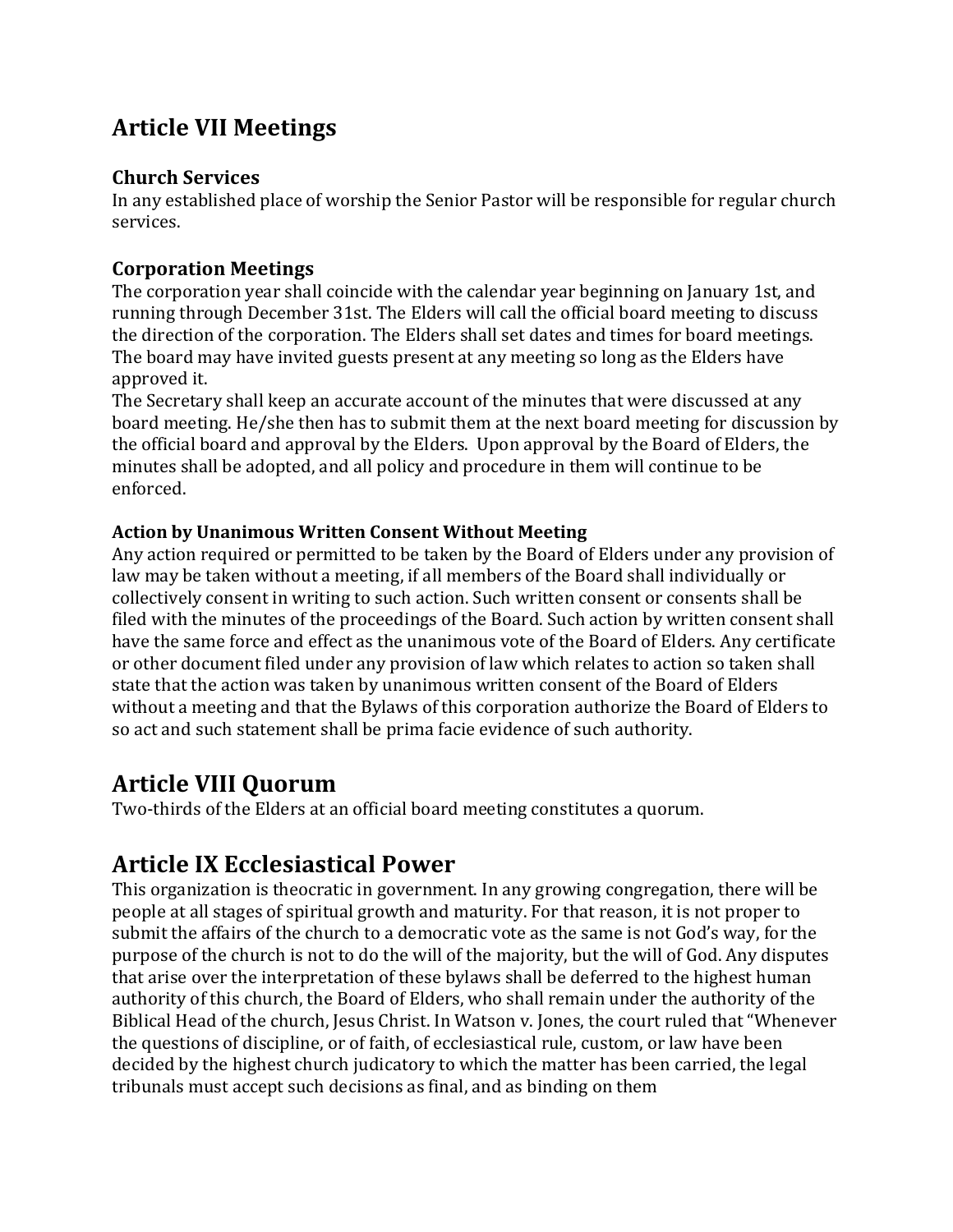## Article X Prohibited Activities

This church is prohibited from engaging in activities which violate its written doctrines. This church is also prohibited from condoning, promoting or allowing any of its assets to be used for activities that violate its written doctrines.

## Article XI Ministry of Helps

This recognizes the ministry of helps during worship services and shall train and equip ushers to assist the Senior Pastor in maintaining order and decency. To that regard, ushers shall:

- 1. Be trained in the policies and procedures of the altar ministry
- 2. Maintain a worshipful atmosphere in the church
- 3. Attend to any disruption or emergency situation during worship services.

The department head in charge of the usher's ministry shall:

1. Be trained in CPR

2. Ensure that at least one usher, or duly appointed person, trained in CPR be present in the building during all worship services

3. Designate at least one usher to keep a cell phone available to call for help in case of an emergency.

4. Train all ushers on the church's altar ministry policy and procedures.

### Article XII Amendments

Amendments to this constitution may be made by a unanimous vote of the official Elder board.

Revised January 9th, 2017 May 1st. 2017.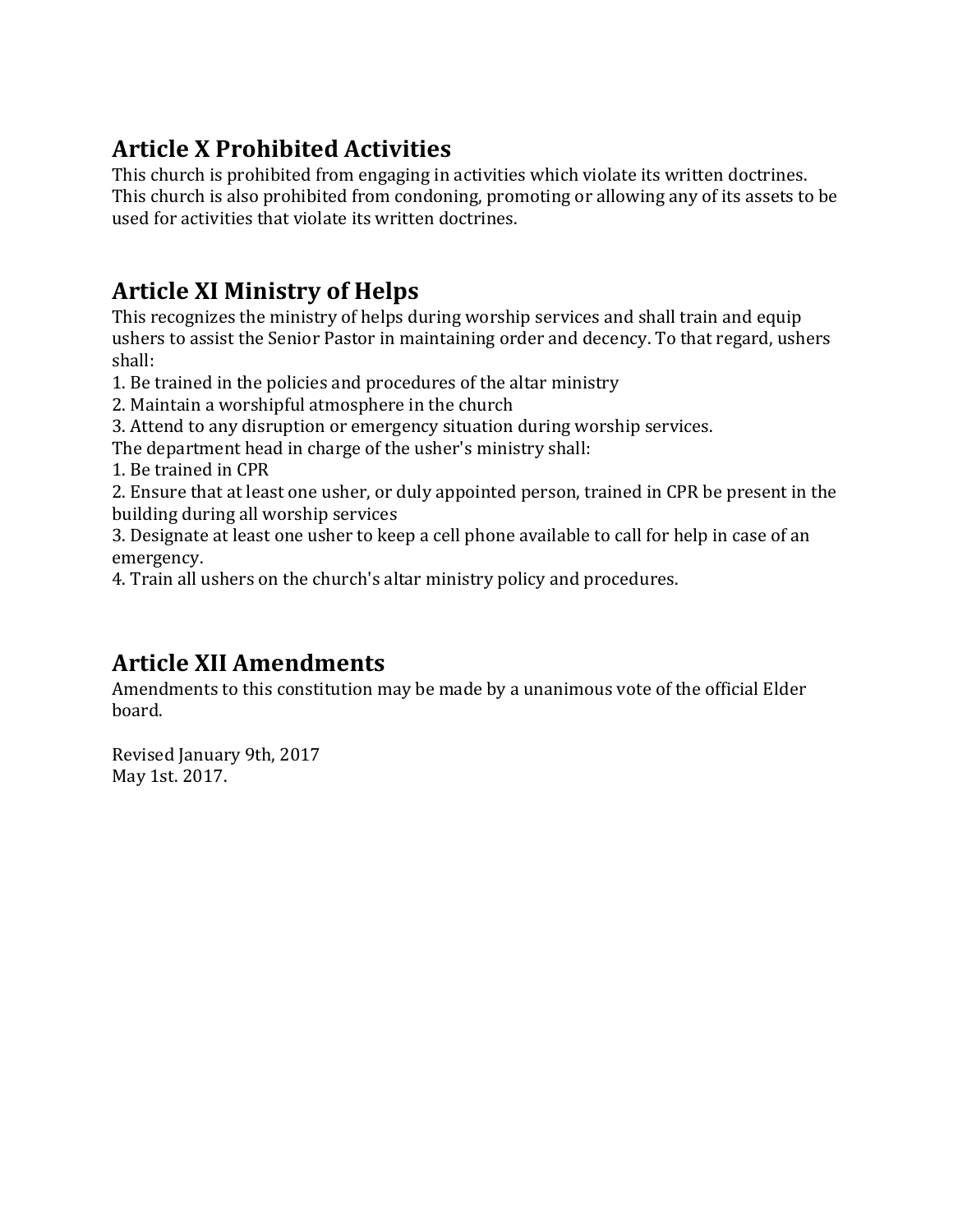# Bylaws

# Article I Order

For the purpose of conducting business, the Elders shall, in an orderly manner, preside over all of the affairs of the corporation.

# Article II Finances

### Audit

The Treasurer and or other Board appointed person shall complete an internal audit. This audit of all financial records shall be made after the close of the calendar year, prior to the end of February.

### Checks and Withdrawals

1. Any check or withdrawal at or more than \$500.00 shall require the signatures of two officers who are also authorized signees on the bank account.

2. The signature of the Treasurer (Chief Financial Officer) must be on any check or withdrawal at or more than \$1,000.00.

### **Salaries**

All salaries shall be determined in the following manner:

1. The Senior Pastor shall consider each candidate and create a compensation package that shall be approved by the Board of Elders. All salaries shall be reviewed each year during the last meeting of the calendar year.

# Article III Property Rights

All property, real or chattel, shall be taken, held, sold, transferred or conveyed in the corporation's name. No real or chattel property of the corporation shall be sold, leased, mortgaged, or otherwise alienated without authorization of the Elders. The Elders of the corporation shall certify in such conveyances, leases, or mortgages. In the event that the corporation ceases to exist, all assets of THIS CHURCH shall at the discretion of the Board of Elders be given to organizations that are exempt as described in section  $501(c)(3)$  and/or 170(c)(2) of the Internal Revenue Code of 1986. The receiving organization must be of similar purpose.

# Article IV Other Considerations

Anything that has not been discussed in this constitution and bylaws shall be discussed and decided upon at an official board meeting.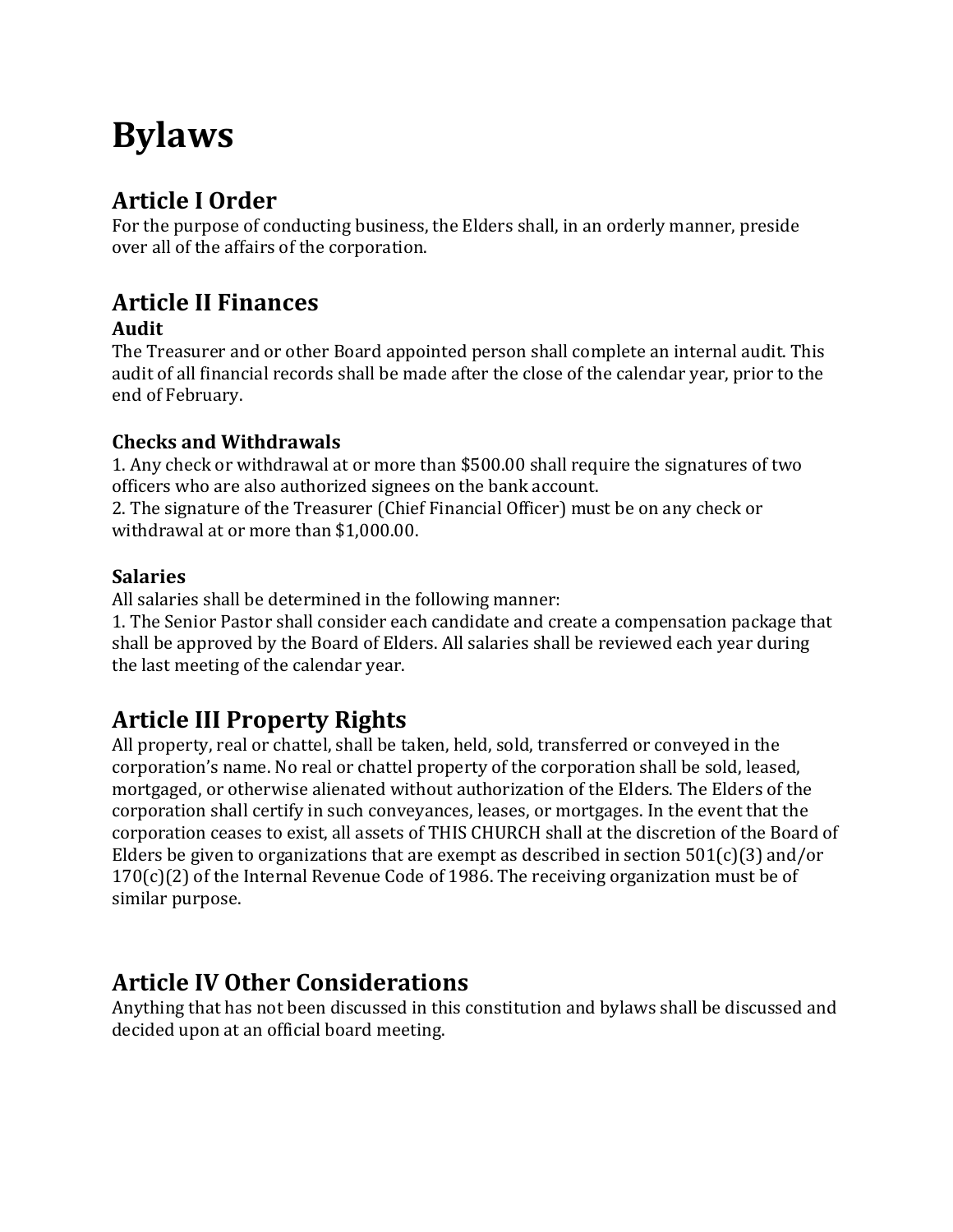### Article V Pastors

#### The Senior Pastor

The Senior Pastor shall be selected by a unanimous vote of the Elders. He shall remain in office for an indefinite period of time subject to the following reservations: the Elders reserve the right to dismiss the Senior Pastor upon giving him one month's written notice of its intention to dismiss with an unanimous vote. The Senior Pastor must give one month's notice if he intends to resign. The time limit of the Senior Pastor's resignation or dismissal is subject to a lesser time if both the Senior Pastor and the Elders by mutual agreement provide otherwise. The Senior Pastor should meet the qualifications of an Elder and be an active member of the Board of Elders. The Senior Pastor shall arrange for and conduct all public and regular services of the church and shall be responsible for general oversight of the spiritual welfare of the church.

#### Other Pastors

All additional pastoral and Church staff positions shall be created in the Annual Budget as approved by the Board of Elders. The hiring and dismissal of the Church staff shall be upon the recommendation of the Senior Pastor with the approval of the Board of Elders. The church staff shall operate under the supervision of the Senior Pastor.

### Article VI Ministers of the Gospel

The Senior Pastor of this ministry shall by virtue of his office automatically be recognized as an ordained minister.

#### Classes of Ministers

This ministry shall have four classes of ministers. Each class of minister will have distinct rights and privileges; they are listed below:

#### Commissioned Minister:

This recognition is automatically given to all believers in fellowship with this ministry. They are not authorized to perform any sacerdotal services, but primarily assist others in the Body of Christ. Individuals in this category may include, but are not limited to: teachers, worship leaders, instructors, hospital and jail visitation, ministerial assistance, and lay persons.

#### Chaplain:

This recognition is for ministers of the gospel that are called by God and recognized by the Senior Pastor to minister primarily in prisons, hospitals and government agencies.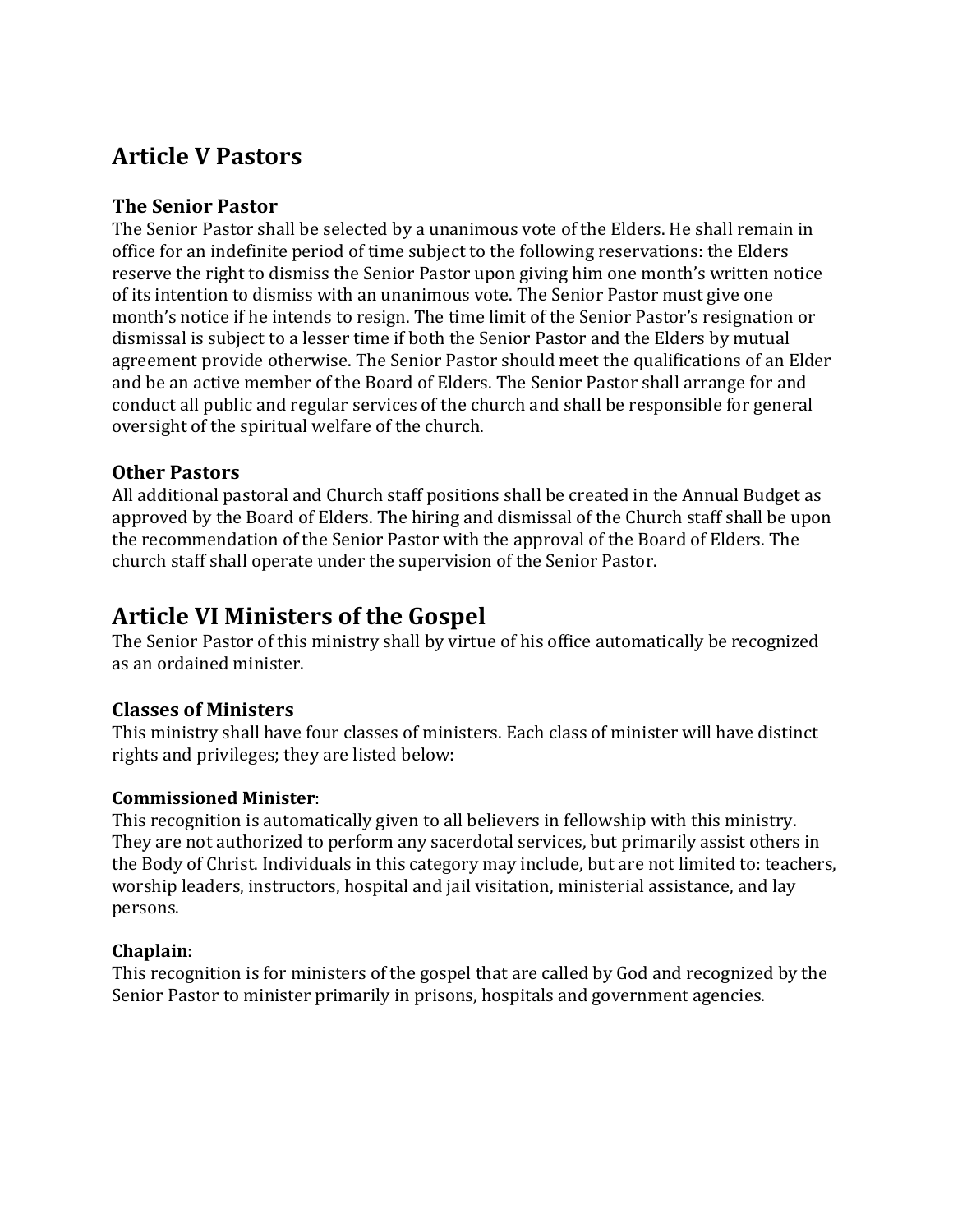#### Licensed Minister:

This recognition is given by the Senior Pastor of this ministry. This recognition is for those who are somewhat seasoned in the ministry, but need further experience. Many of these are individuals that have been working in their chosen vocation, but for some reason or another have never entered full---time ministry, or have only been in full---time ministry for less than three (3) years. Such persons are authorized to perform the following religious functions:

- 1. Conduct religious worship
- 2. Religious instruction
- 3. Administer communion
- 4. Provide spiritual counseling
- 5. Serve on the board of directors of a church
- 6. And other sacerdotal functions including
- A. Conduct baby dedication ceremonies
- B. Perform baptisms
- C. Perform weddings
- D. Conduct funerals
- E. Visit the sick and shut-in
- F. Minister in prisons

However, this person is not in charge of a congregation. Limited authority is granted to run the affairs of the ministry.

#### Ordained Minister:

This recognition is given by the Senior Pastor to those persons who have an "established" or "proven" ministry. Ordained ministers are authorized to perform all functions of the Christian ministry and religious functions, and must be capable of doing so. Ordained ministers are authorized to perform all religious functions:

- 1. Conduct religious worship
- 2. Religious instruction
- 3. Administer communion
- 4. Provide spiritual counseling
- 5. Ministry administration
- 6. And other sacerdotal functions including
- A. Conduct baby dedication ceremonies
- B. Perform baptisms
- C. Perform weddings
- D. Conduct funerals
- E. Visit the sick and shut---in

F. Minister in prisons He/she must be capable, as determined by the Senior Pastor, to take charge of a congregation.

#### Senior Pastor and Elder's Authority

The Senior Pastor shall have ecclesiastical authority to decide who, how or if a person will be licensed by this ministry to hold any of the four classes mentioned above (Matthew 16:13-19).